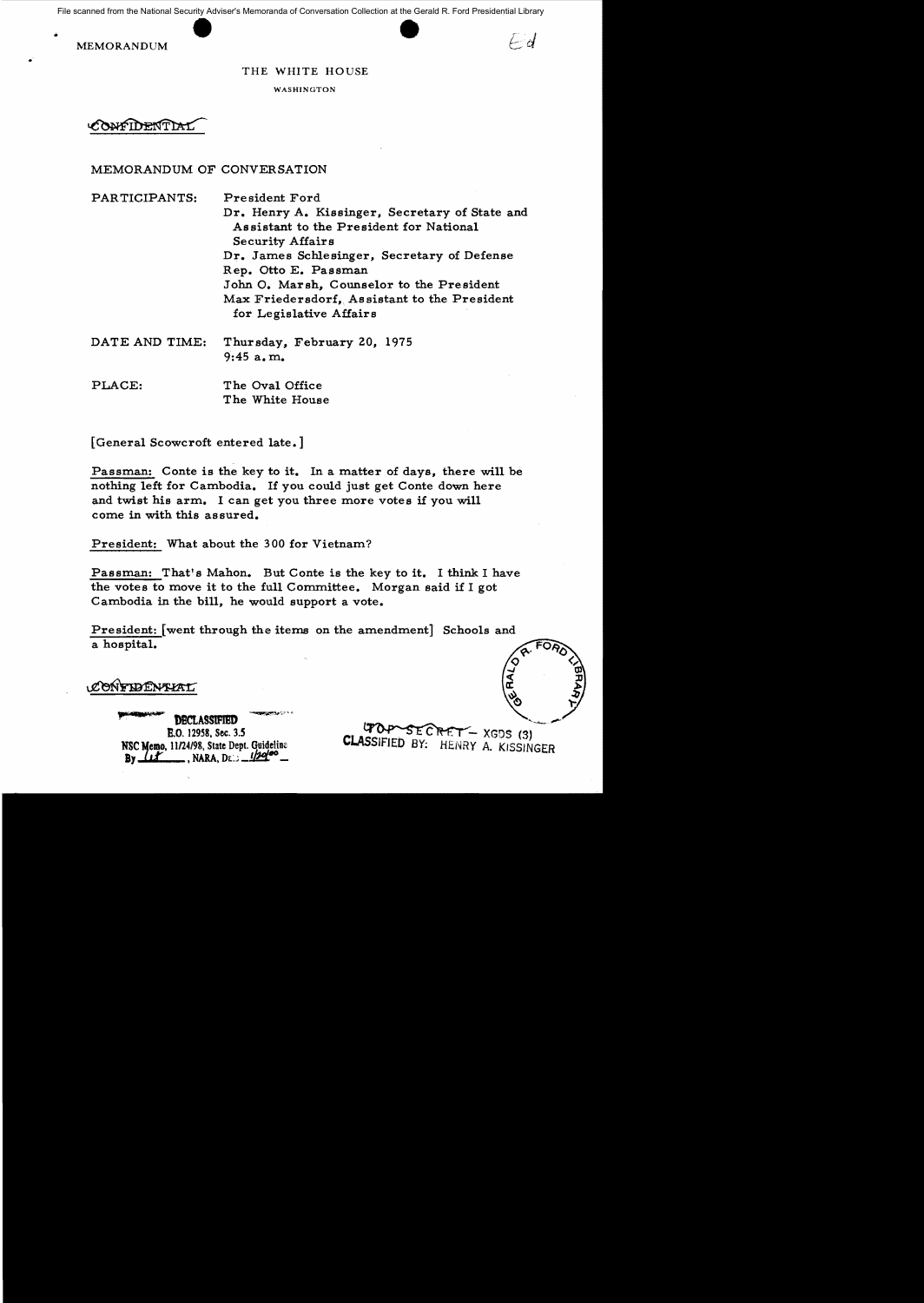### CONFIDENTIA

•

Passman: This is my pet project. They really need this.

President: If Cambodia gets knocked out of the bill, I can't support this bill.

Passman: You don't have to support me because it is in the authorization. You are not doing me a favor. Your people have said we have to have it. They are just waiting for Kissinger to get back.

President: But between us, if it comes down without Cambodia, I won't accept it.

Passman: There is no connection between the appropriation and the supplemental. This is my advice to get it down. You could never get just Cambodia alone. But with Israel and Portugal (for Conte), I have a chance.

President: But these people must know if they want their pound of flesh on Israel, I must insist on what we want.

Passman: I wouldn't kid you. There is only one chance in 10 of .getting it - - and I think I will have to cut it maybe to 15O. My friends say they will kill me. But unless you can get Conte backed off.

President: I will call him. Get him down here. How soon can you do it?

Passman: I am frightened. There is only 1 in 10 chance but I'll go down fighting. Several people say they won't support less than 3 billion. There is no' way to get that now. .

President: Will you get Egypt 250?'

Passman: I will have 300 for Israel, Egypt for 225, Syria 50...

Kissinger: You can't cut Egypt. The loss of face would kill Sadat.

Passman: What if I build it up somewhere else?

CONFIDENTIAL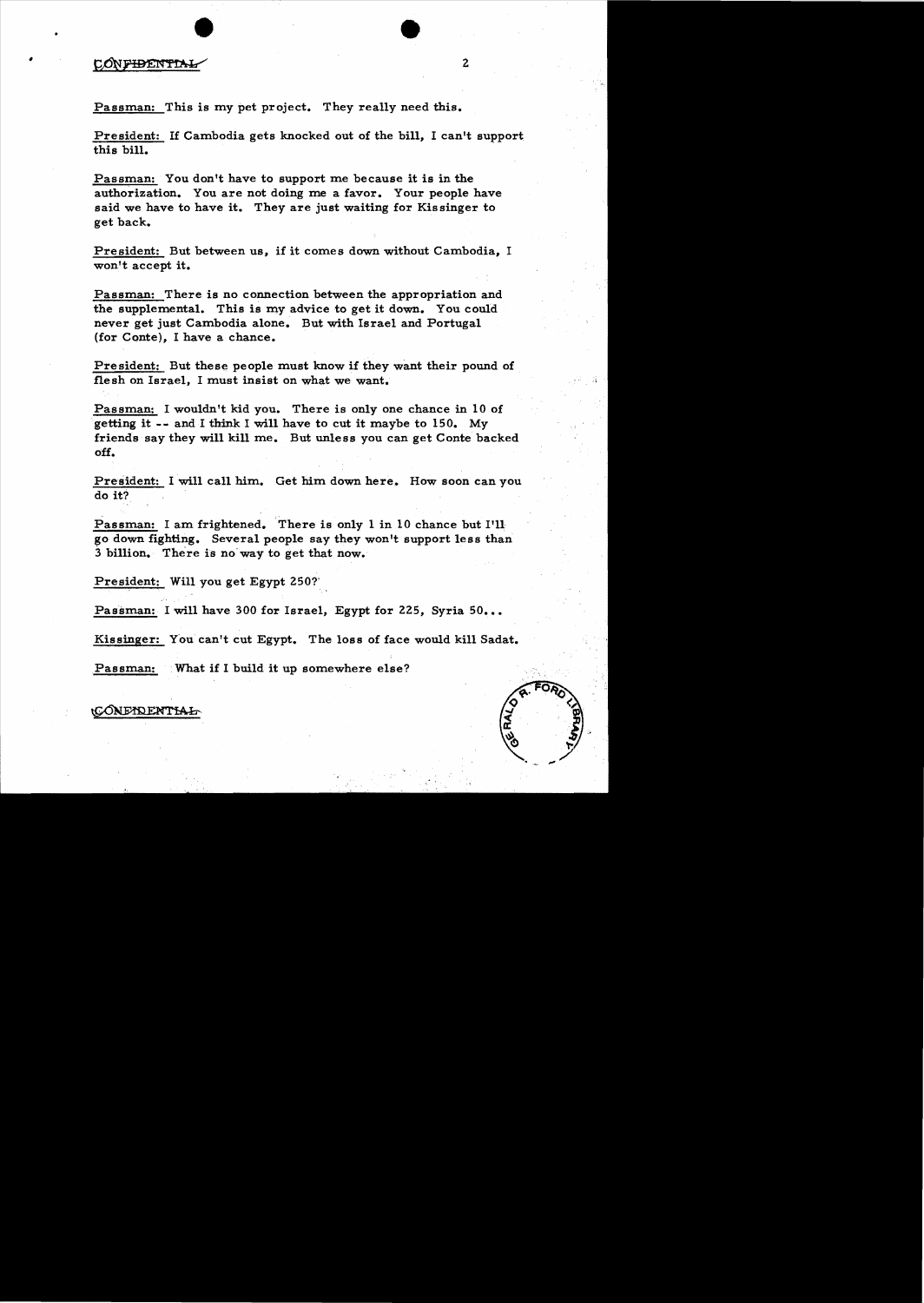## **GONFIDENTIAL**

President: If we build up Israel, and cut Egypt, the perception is terrible.

Kissinger: Sadat is hanging on by his nails.

Passman: I hear you. But if you give Egypt 250, you have to have 325 for Israel.

Kissinger: We reluctantly agree.

Passman: I will carry the ball, but I have to cut it enough to get the votes. Your witnesses Parker and Murphy made a strong case for the extra money. If you take out Israel, you wouldn'tget 150 votes for the Hill.

President: How much for Syria?

Passman: I can't get more than 50.

Kissinger: It will cost us in Syria because of this jealousy of Egypt. Not so much that they need the money; its the perception.

Passman: This is the most important meeting of my career. If you need it, I will put it in.

President: Henry is going over there for serious negotiations. If you pull the rug out of Syria, we are in trouble.

Passman: I'll do it. But you better give me a letter. And I will have to make adjustments elsewhere.

President: Your markup will come within a week.

Passman: Probably next Tuesday. I will have a closed markup but it will be public by the end of next week.

President: Let's assume this goes through the House. If we can get the Senate to make adjustments in other projects, will you cooperate?



**CONFIDENTIAL**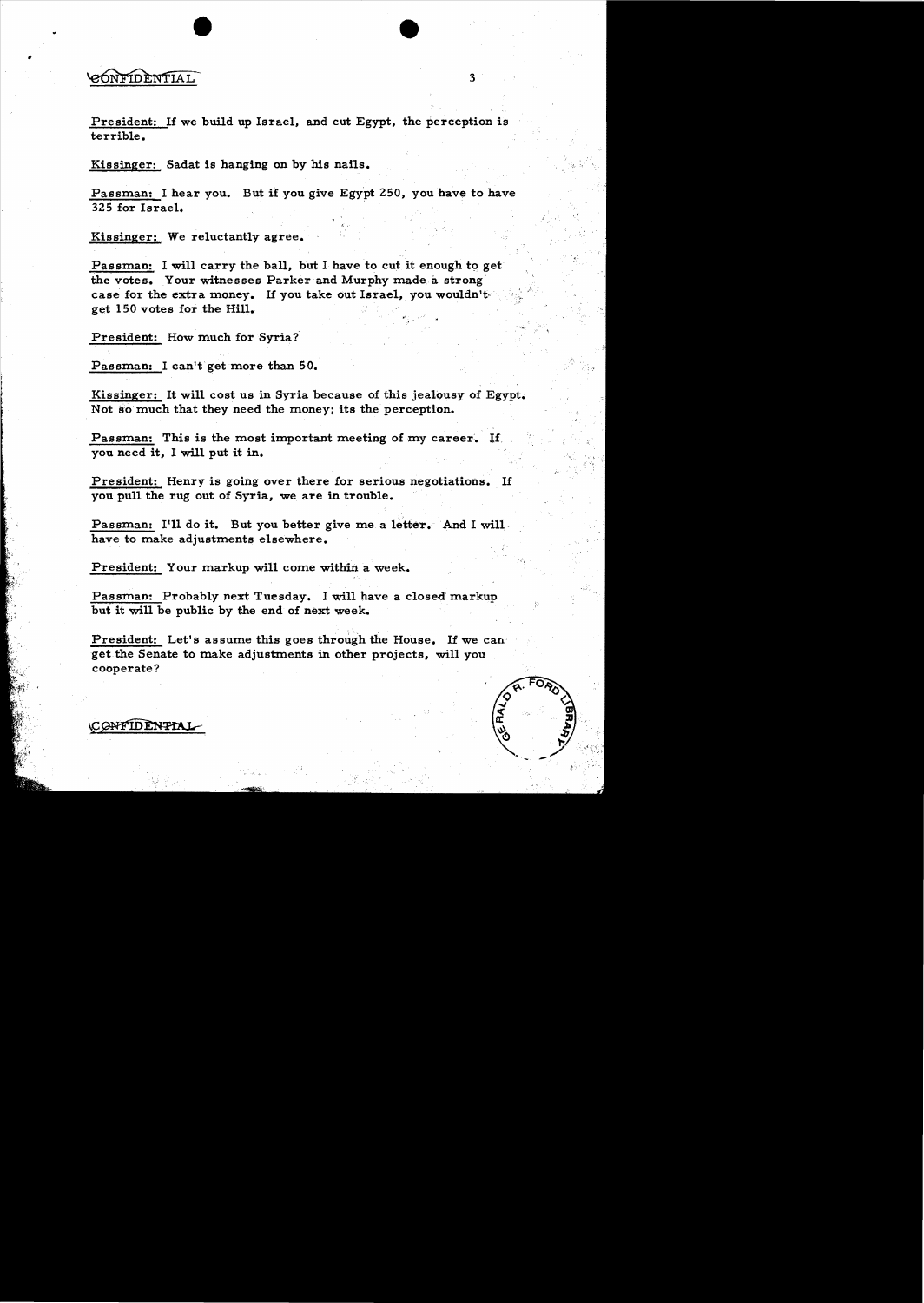# CONFIDENTIAL

Passman: The Senate doesn't do its homework. I've got to fight for my bill. I will support the House.

President: You will cooperate with us too.

Passman: I will consent to everything in the Middle East, but 1 will cut the hell out of it elsewhere.



**NOF NATI** CONF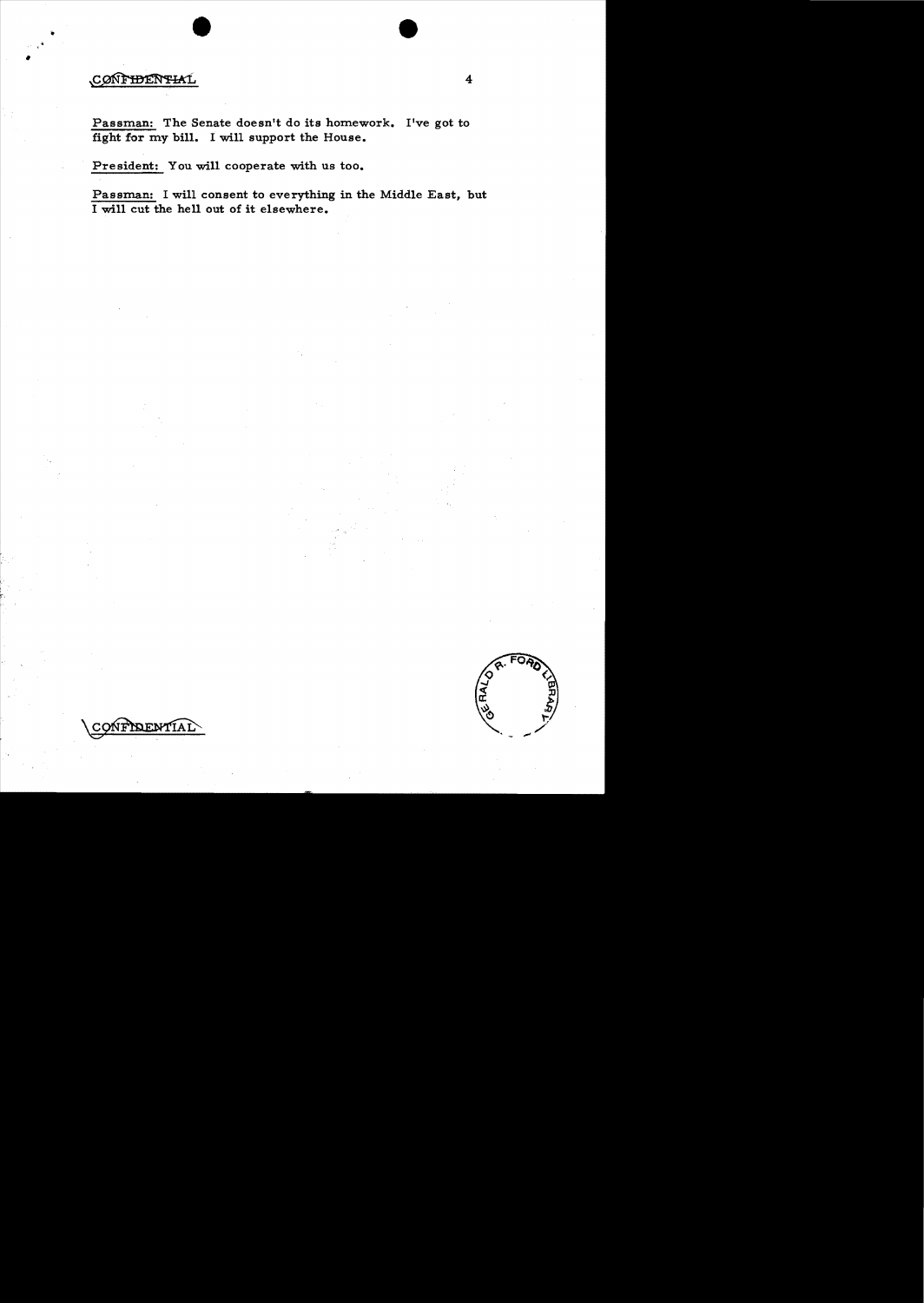F) Passeman/K / Schlainjer / March / Frichiach  $20$  $F$  $4-75$ Icome inflate) B d'Ourte in huy & D. have motten of day, tour 22 Conti domne hui a territ his année. P colart des omsuls le That Makas, Bart Carte à chez tr it. Detint le met tranc étre communité Par Vivo en préferent. They work need this Par que dont lavoir emport me cause et vie conthe you bruk. P Bd bet us, if it causes down up Soundary I want accept Par There is no commution of lot oggery + resplanation Conte) & have chose. l'as tres mort hunt des is tout this la beauchet hil you. Only home / in 10 chance hit is influte 150. Ung froid say they will  $\bigcup$ Briel Gribon **Community**  $\bigoplus$ Ko Get in donne have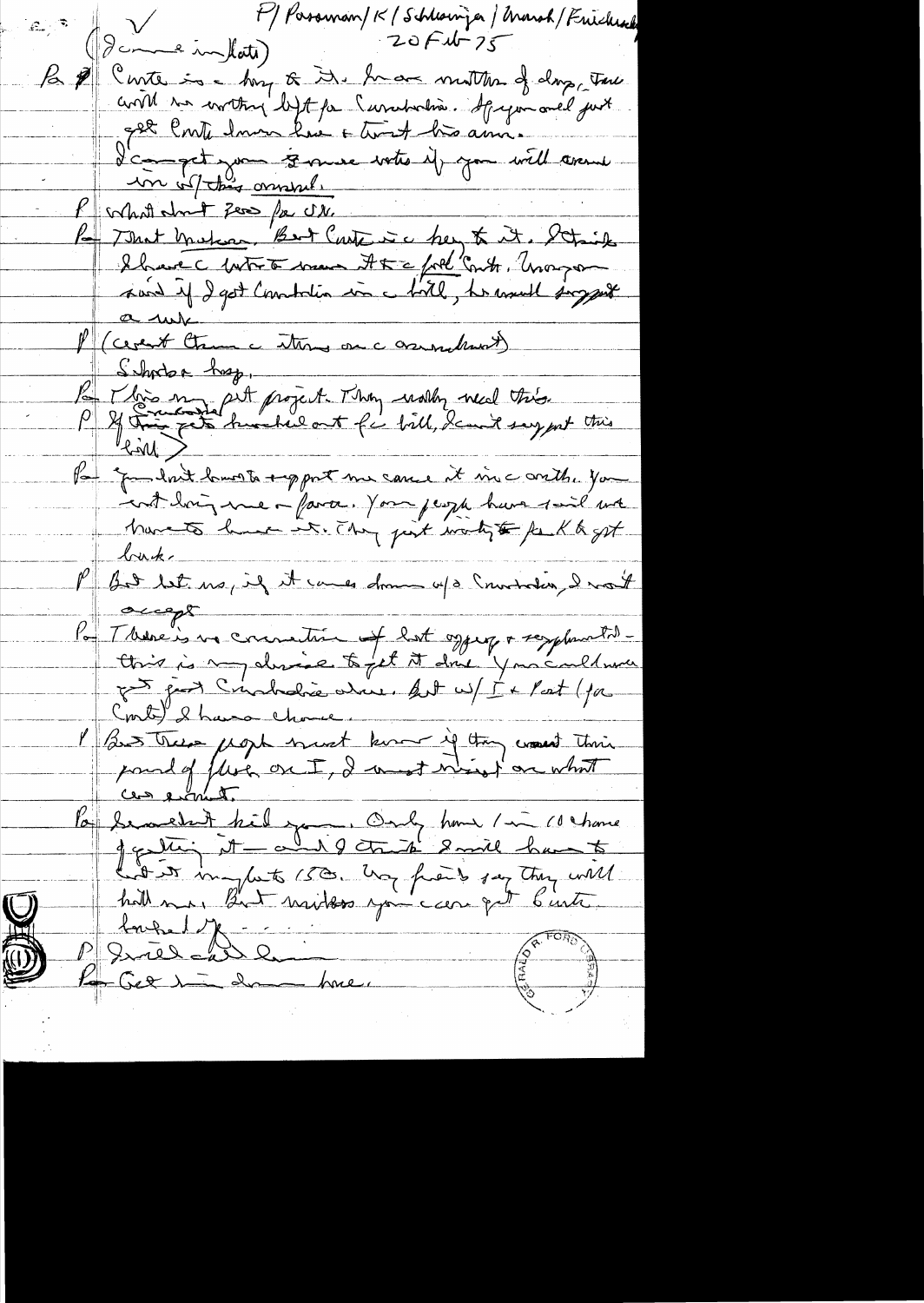P Home some in the cash of the summer but Illes<br>In Sprachunde Only can be showed by port besthem<br>2 fail la way to get at that low.<br>P Well you get E 250?<br>To Switch the set in The loss of love would lead selver<br>In Switch Mon P Spaal that de ville septembre de la formation à terrible K Salat haying on be his nais la déliver your But it jours par le 250 juin 1004 K Det init uloritantly - que<br>la Saville cary choril bout I have to cont it soung to get > & contrasses Porker + Trugh and a strangeast pre Xtra marry. Hymntakeout I, you wouldn't get 150 motto for P How much for Syres Pa Carit get more than 50 K It vill votre in Syria tecanse of the jeiling of E.<br>Trot somme that they mude moving, its program la This-construction de la fine carrer Major P Kjørger for sine wegot og publishing  $5+x+1$  $\frac{1}{\sqrt{2}}$ lsuntone Jon comedag aville cure as me a work Par Part visit Ting, Swith have closed monkey but the public by und next when form co Matsassure this pagethine Home get Smot to under adjectments in others forging,